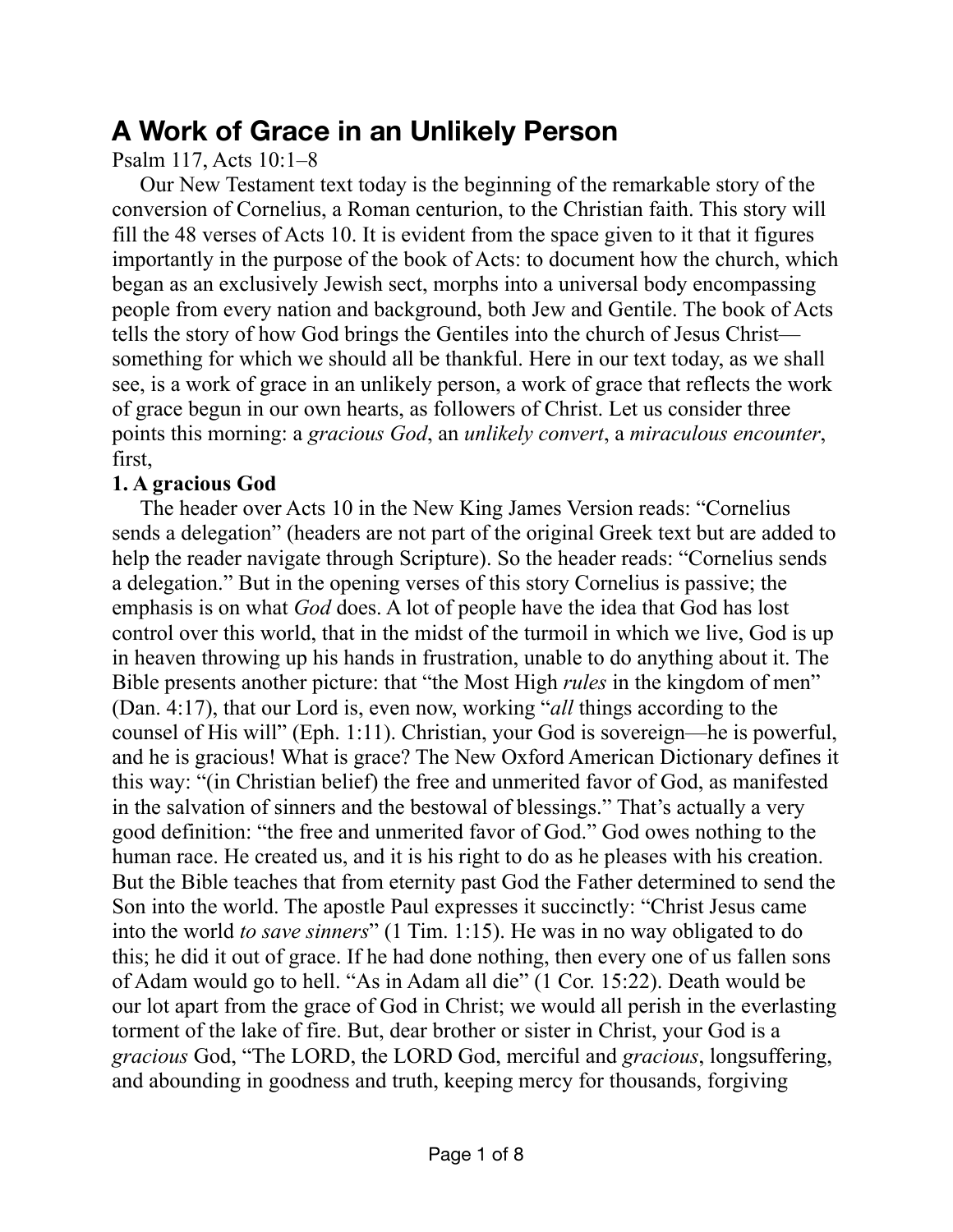iniquity and transgression and sin" (Ex. 34:6–7). God has been gracious to us in Jesus Christ. And he was gracious to the man Cornelius.

As our chapter begins we are introduced to this man: "Cornelius, a centurion of what was called the Italian Regiment." About the ninth hour of the day—that is, about 3 p.m.—Cornelius had a vision of an angel, or messenger of God, instructing him to do something very specific: "send men to Joppa, and send for Simon whose surname is Peter." A centurion was a Roman officer in charge of 100 men—a century. Here was a man used to giving orders. But now, an "angel" (that is, a messenger) comes to him and gives *him* an order. And what an order! Send for Peter. Peter was 40 miles away. Peter was an apostle of Christ, the recognized leader among the twelve apostles. As an apostle he had received the Great Commission: "Go therefore and make disciples of all the nations" (Matt. 28:19). Surely "all nations" must include the Romans! But Peter hadn't made that connection yet. It would take an angel appearing to a Roman centurion one day and then the next day to Peter himself—as well as a vision of a sheet let down from heaven (which we'll look at that next week)—to bring these two men together: a man who *needs* the gospel, and a man who *knows* the gospel.

So what we see in this story is a gracious God determined to bring the gospel to a Roman army officer. As Paul will tell Titus, "the grace of God that bringeth salvation hath appeared to all men"—not the Jews only, but Gentiles too. And his grace has appeared to you as well, if you have put your trust in Christ. The gracious God has brought the gospel to you, and he wants you to embrace it by faith—to receive it, to make it your own, and to act upon it. Our God indeed is a gracious God! Second, we have

## **2. An unlikely convert**

Consider this "certain man in Caesarea called Cornelius, a centurion of what was called the Italian Regiment." He was from Italy, an Italian. Now the book of Acts had mentioned "visitors from Rome, both Jews and proselytes" back in chapter 2. Those were Jews—Jews either by birth or by conversion. But Cornelius was not a Jew, he was an Italian. The Italians were pagans—polytheists who had many gods. Cornelius was a soldier, a man sent by Caesar to enforce his rule over Israel.

<span id="page-1-1"></span>The Jews despised the Romans, who had been occupying Israel for more than 80years, since Pompey captured Jerusalem in 63 BC.<sup>[1](#page-1-0)</sup> The Jews hated living under Roman occupation, but in the providence of God the Roman occupation brought Cornelius to Israel, all the way from Rome, 3,500 miles away.

The Italian Regiment was quartered in Caesarea, a magnificent city named in honor of the Roman Emperor Caesar Augustus. This was the seat of the Roman

<span id="page-1-0"></span>[<sup>1</sup>](#page-1-1) https://www.britannica.com/place/Jerusalem/Roman-rule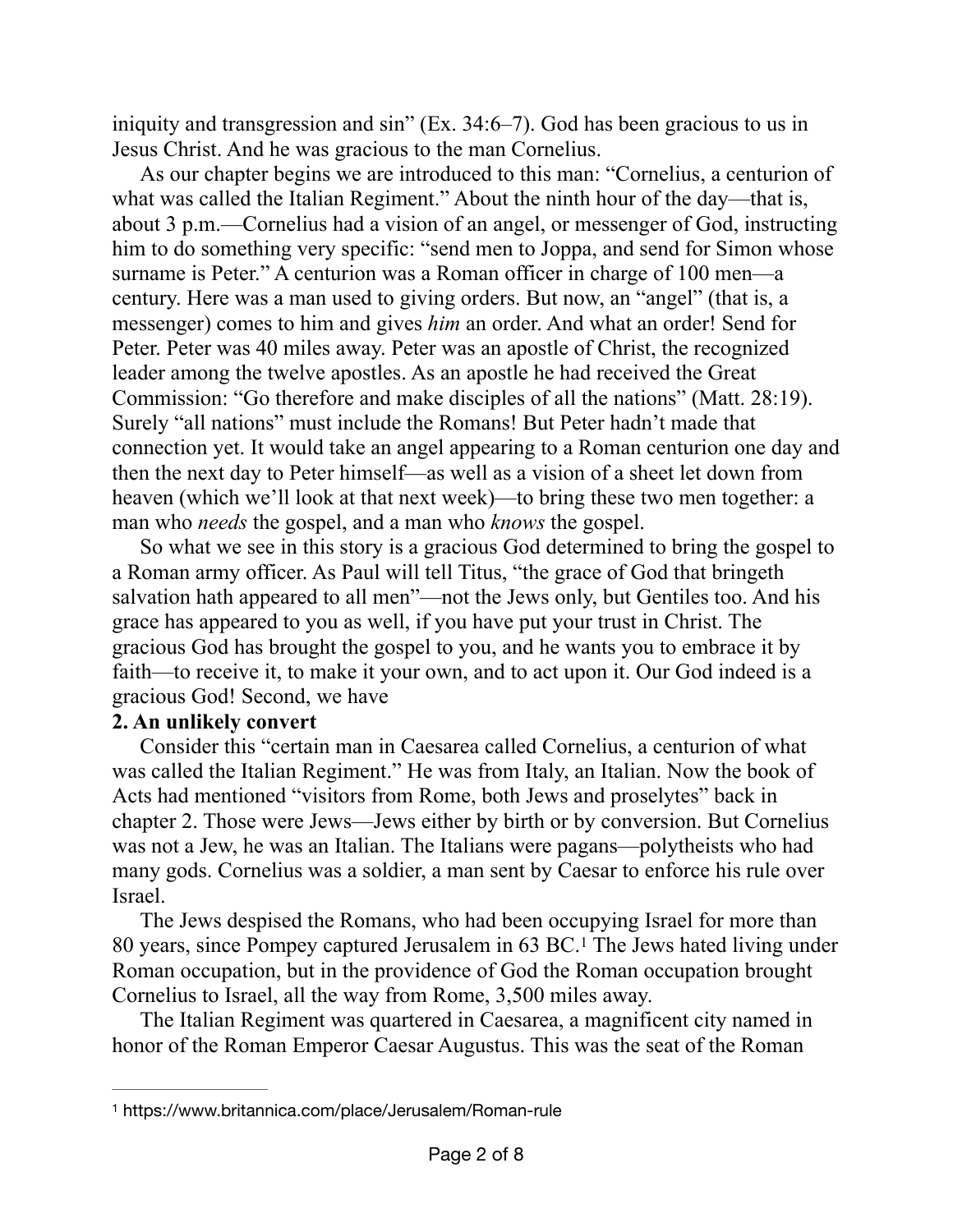<span id="page-2-1"></span>government in Israel; naturally, its very existence was a bitter reminder to the Jews of the Roman occupation. Cornelius, the first Roman won to the gospel, was "an officer of the Roman army, the very emblem of worldly power, loathed by every true Jew."<sup>[2](#page-2-0)</sup> This was the last person any Jew would have wanted to see saved! A Roman soldier in heaven—no way! It would have seemed that the last place to look for the first Gentile Christian would have been in the barracks at Caesarea; and yet there God's angel went for him, and found him. But God's ways are higher than our ways. During the time Cornelius lived in Judea his heart had begun to hunger for a knowledge of the true God—itself an evidence of the Spirit's work.

So Cornelius was an unlikely convert. He was not raised in a good Jewish home where he learned about God and was taken to public worship. Here was a man who grew up in an atmosphere of polytheism—belief in many gods. I came across a list of 29 gods and goddesses in Roman mythology—and this is not all of them!

Apollo – the god of light, music, healing

Aurora – the goddess of dawn

Bacchus – the god of agriculture and wine

Bellona – the goddess of war

Caelus – the primal god of the sky

Ceres – the goddess of agriculture

Cupid – the god of love

Cybele – the goddess of the earth, nature, mountains

Diana – the goddess of wild animals

Faunus – the god of the forest, fields and plains

Fortuna – the goddess of luck

Janus – the god of beginnings, transitions, time

Juno – the goddess of love, marriage, fertility

Jupiter – the god of thunder and the sky

Mars – the god of war

Mercury – the god of shopkeepers, merchants, travelers

Minerva – the goddess of wisdom, medicine, commerce, handicrafts, poetry, the arts

Neptune – the god of the sea

Nyx – the primordial goddess of the night

Pluto – the god of the underworld, death and underground riches

Proserpina – the goddess of fertility, wine and agriculture

Pompona – the goddess of fruitful abundance

Saturn – the god of generation, plenty, wealth and time

Spes – the goddess of hope

<span id="page-2-0"></span>[<sup>2</sup>](#page-2-1) Alexander Maclaren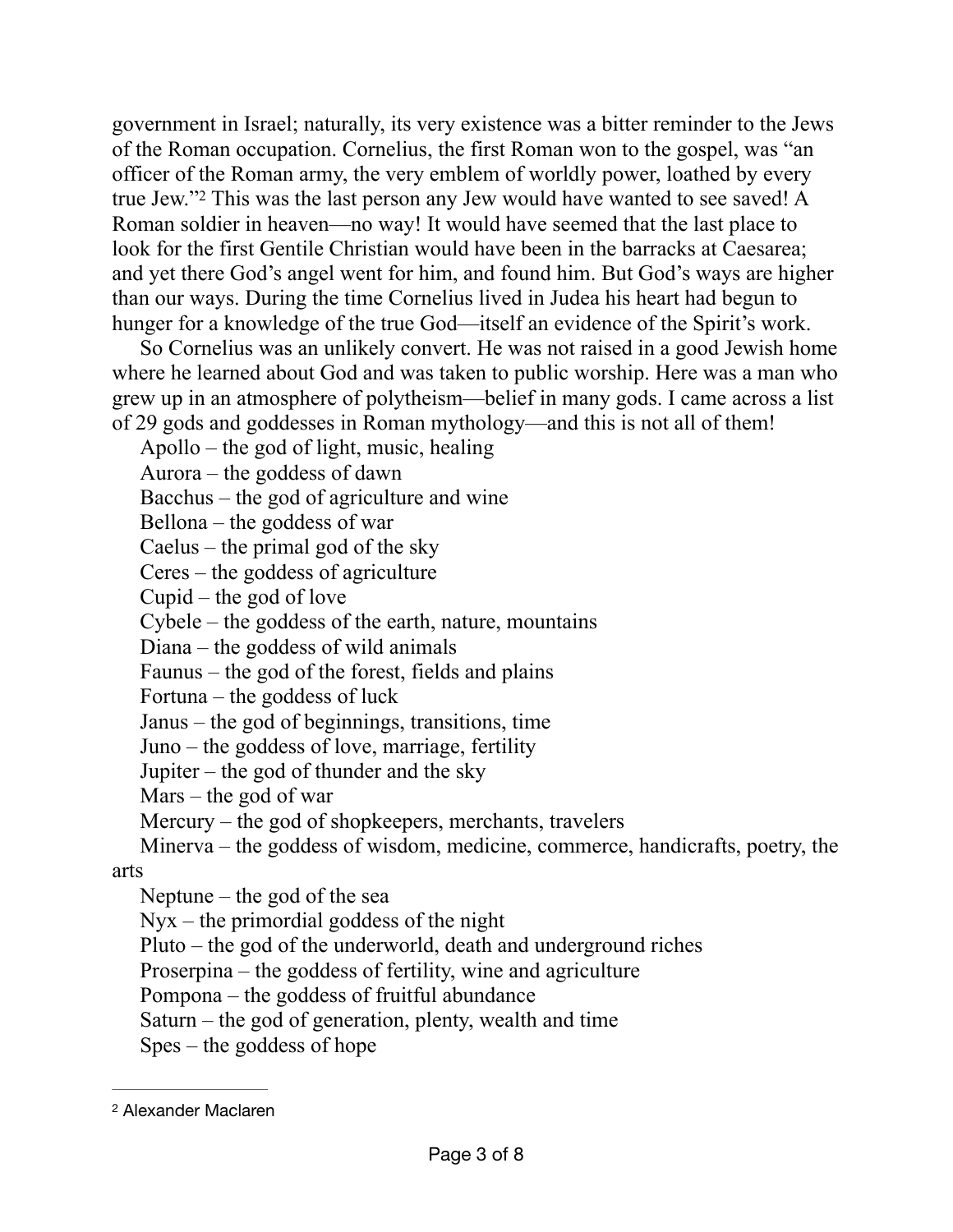Terra – the goddess of the earth

Venus – the goddess of love and beauty

Veritas – the goddess of truth

Vesta – the goddess of the hearth, home and domestic life

<span id="page-3-3"></span>Vulcan – the god of fire and blacksmiths<sup>3</sup>

Whew! Can you even keep track of that? Imagine having to remember which god to pray to!

This is the religious environment into which Cornelius was born. Truly, this was a man who "turned to God from idols to serve a living and true God" (1 Thess. 1:9)! When this man came to Christ, his whole worldview changed!

In a similar vein, I am told that Hindus mock Christianity for having only one God. In their view, that is a defect; having 33 million gods is superior! "Krishna, the supreme being, has put into place individuals that oversee different parts of the material universe. These individuals are powerful beings that have been appointed by Krishna and have been bestowed with the necessary powers and abilities to manage and govern their area of creation. They can be referred to as demigods. For example, there is someone responsible for the sun and his name is Surya. The goddess Saraswati is the overseer of knowledge. The creator of the material universe is known as Brahma. The destruction of the universe is overseen by Shiva, and Vishnu serves as the maintainer. There are [gods] overseeing the oceans, the wind, and practically every facet of creation.["4](#page-3-1)

<span id="page-3-4"></span>How different is the religion of the Bible! My dear hearer, there is *one* God, eternally existing in three Persons, Father, Son and Holy Spirit. The eternal Son came into this world and became flesh for the purpose of giving his life for his people. Jesus is the only mediator between God and men. The church comes to the Father through the mediation of Christ, in the power of the Holy Spirit, whom Christ has poured out upon us to bring his elect to faith and empower us to live the Christian life. Through Christ we are invited to "come boldly unto the throne of grace, that we may obtain mercy, and find grace to help in time of need.["](#page-3-2)<sup>[5](#page-3-2)</sup> We don't need to navigate a thick telephone directory with 33 million gods in it. We don't need to worry about getting a response: "Sorry, that's not my department. Can't help you!" The God of the Bible takes full responsibility for us, his people. The Lord God omnipotent reigneth; there is no other!

<span id="page-3-5"></span>Are *you* trusting in the God of the Bible? Have you committed your life to him? If so, then he has washed you in his own precious blood. He is God to you, and you are his; you belong to him. He has saved you and called you with a holy calling.

<span id="page-3-0"></span>[<sup>3</sup>](#page-3-3) https://simple.wikipedia.org/wiki/List\_of\_Roman\_gods\_and\_goddesses

<span id="page-3-1"></span>[<sup>4</sup>](#page-3-4) https://www.huffpost.com/entry/the-33-million-demigods-o\_b\_1737207

<span id="page-3-2"></span>[<sup>5</sup>](#page-3-5) Heb. 4:16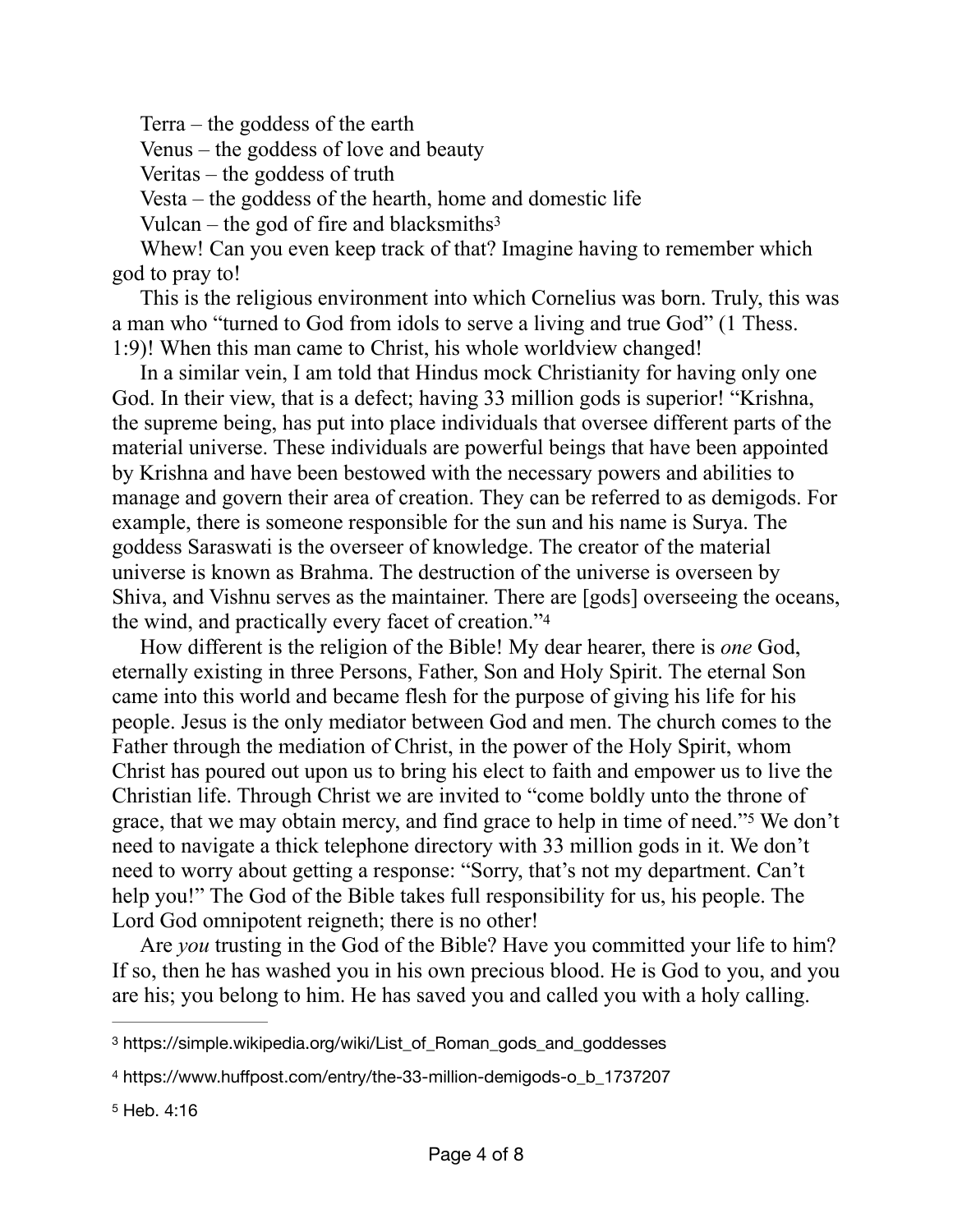He gives you eternal life, and you shall never perish. No one can pluck you out of his hands. You are secure. You are complete in him. God is *for* you; who can be against you? He who spared not his own Son, but delivered him up for you, how shall he not with him also freely give you all things? Who shall lay anything to the charge of God's elect? It is God who justifies; who can condemn you? The Christ who died and rose again, who is even now at the right hand of God, makes intercession for you; he prays for you day and night. Who can separate you from the love of Christ? Shall tribulation, or distress, or persecution, or famine, or nakedness, or peril, or sword? No! You are secure in him.

As we think of our security in Christ, consider the significance of the name Cornelius. Cornelius (from the Latin *cornu*, horn) is related to the English word *cornet*. The horn is a symbol of strength. Doubtless Cornelius's pagan parents did not realize it when they chose that name for their son, but in the words of King David, "The LORD is my rock, and my fortress, and my deliverer; my God, my strength, in whom I will trust; my buckler, and *the horn of my salvation*, and my high tower" (Ps. 18:2). Yes, Yahweh—the LORD Almighty—is the horn of salvation for the believer, a very present help in trouble. Jesus is the believer's Cornelius! What Cornelius was in name, Jesus is in reality. This is not escapism but reality! When you are in trouble, dear child of God, Christ who sits in glory is your horn of salvation. You can say with David, "I will call upon the LORD, who is worthy to be praised: so shall I be saved from mine enemies."

<span id="page-4-2"></span>A lot of Christians are deeply concerned about the so-called "Equality Act," passed this week by the U.S. House of Representatives. This act would prohibit discrimination on the basis of sexual orientation and gender identity. Jesus taught that "he who created them from the beginning made them *male* and *female*,["](#page-4-0) <sup>[6](#page-4-0)</sup> but under the Equality Act gender identity supersedes biological sex. In other words, a subjective *feeling* ("I am really a girl in a boy's body") takes precedence over biological *fact*. Observers have warned that the Equality Act would "promote the most comprehensive assault on Christianity ever written into law," that it is "a sword to persecute those who do not embrace new sexual and gender ideologies."[7](#page-4-1) It is terrifying to consider what might happen to churches and Christians if it is signed into law. But no matter what happens, brothers and sisters, the Lord Jesus is still on the throne! Our God will fight for us! Christ, not the U.S. government, is our Cornelius, the mighty horn of our salvation.

<span id="page-4-3"></span>In our story today we see a gracious God beginning to bring an unlikely convert to faith in Jesus Christ. Here was a man who had many strikes against him: he was uncircumcised, not a member of the covenant people. He was a Gentile, an officer

<span id="page-4-0"></span>[<sup>6</sup>](#page-4-2) Matt. 19:4

<span id="page-4-1"></span>https://www.breitbart.com/politics/2021/02/25/7-radical-demands-in-the-equality-act/ [7](#page-4-3)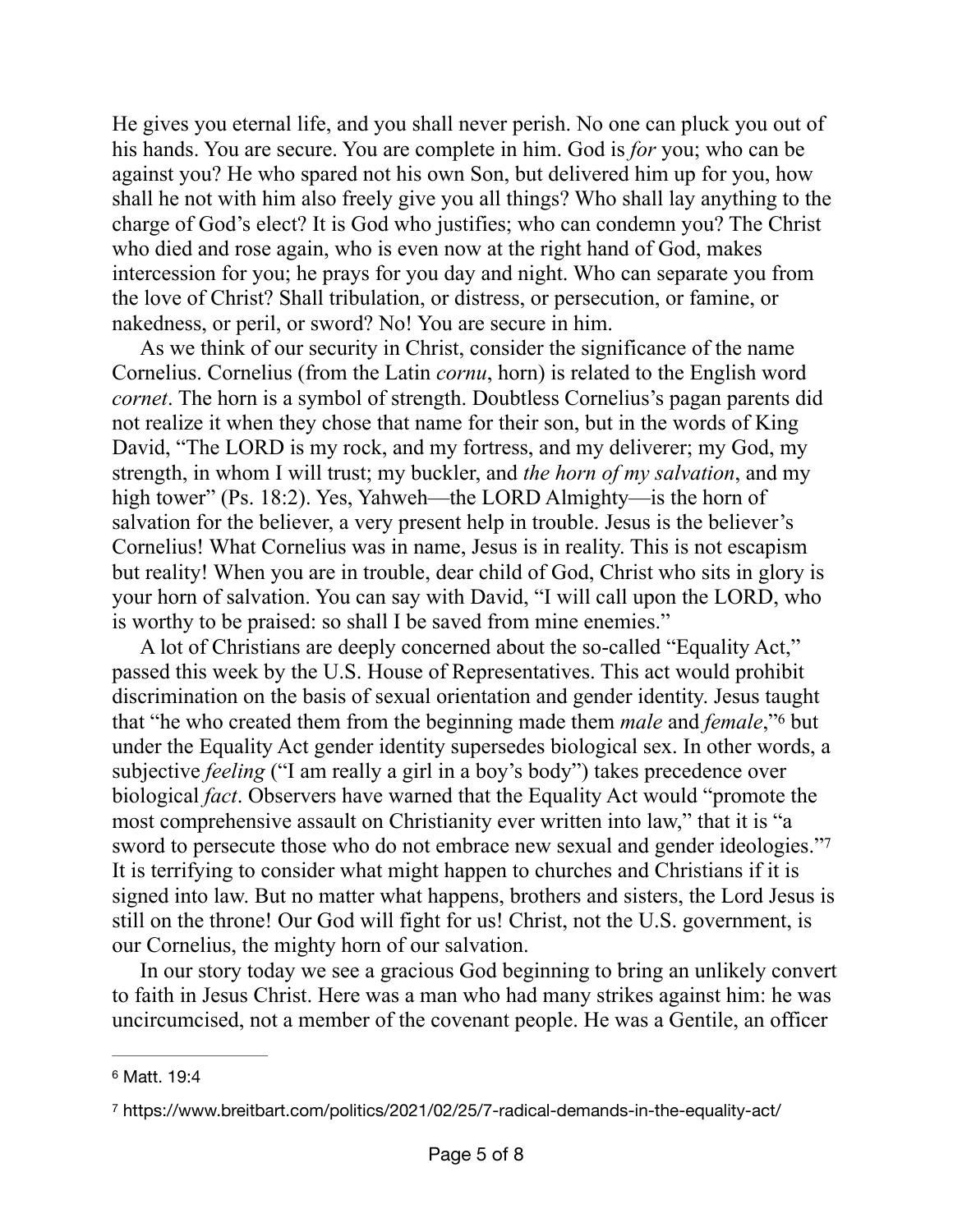in the Roman army, a member of the occupying forces in Caesarea (the name of the city refers to the Roman Caesar, a galling reminder to the Jews that their country was under foreign occupation). But God brought this unlikely person to the true faith. He advanced him to a singular honor, even above the Jews. God sent his angel to *Cornelius*, not to a respectable Jew like the high priest in Jerusalem. Here is perhaps the first and most important Gentile convert among the churches of Judea (the Ethiopian eunuch had returned to his homeland of Ethiopia). Cornelius was the most important convert because his acceptance into the church was literally groundbreaking: for 2,000 years God's salvation had been confined mostly to the Jews. From now on, Gentiles as well as Jews would be welcomed into the church. And so it is today. In the words of the gospel song, "Let not conscience make you linger, nor of *fitness* fondly dream." You don't need to be Jewish, or from any particular nationality or background to come to Christ. The free offer of the gospel is for all—"red and yellow, black and white." The gospel is inclusive; it is for all who recognize their need for Christ. It is for you, if you will receive it. So we have a gracious God, an unlikely convert; thirdly,

## **3. A miraculous encounter**

We have already seen how God took the initiative to send an angel to Cornelius; that in itself is miraculous. But there is something more. Not only did he send an angel; he sent a *man*: the apostle Peter. As we have already seen, Peter was the recognized leader among the apostles. A bit of review: the twelve apostles were men personally selected by the Lord Jesus out of his many followers, his disciples. A disciple is a learner, a person who voluntarily puts himself under the tutelage of a master, a person whose life-goal is to become like his teacher. Jesus had more than 70 disciples—men and women who followed him (really, physically, by walking from place to place, not just in the Facebook sort of way). These were men and women who traveled with Jesus, who witnessed his miracles, who heard his teachings, who witnessed him interact with people—people who were convinced that this great teacher was truly the Savior of the world, sent by God to save undeserving sinners. Out of the great number of his disciples Jesus chose twelve men whom he named apostles. *Apostle* means *sent-one*—a man sent out to personally represent the Savior. Jesus chose no women—not because he disliked women (he did not), but because his purpose was that those who preached his word, who represented him officially in the churches and mission fields of this world, be men of good character, ruling their own houses well, living out their faith as well as proclaiming it. Though the Bible provides for older women to teach younger women and children, it is forbidden for a woman to pastor a church or to preach in the Lord's-day services of the church. This is what Christ has prescribed, and it is the church's duty to follow it.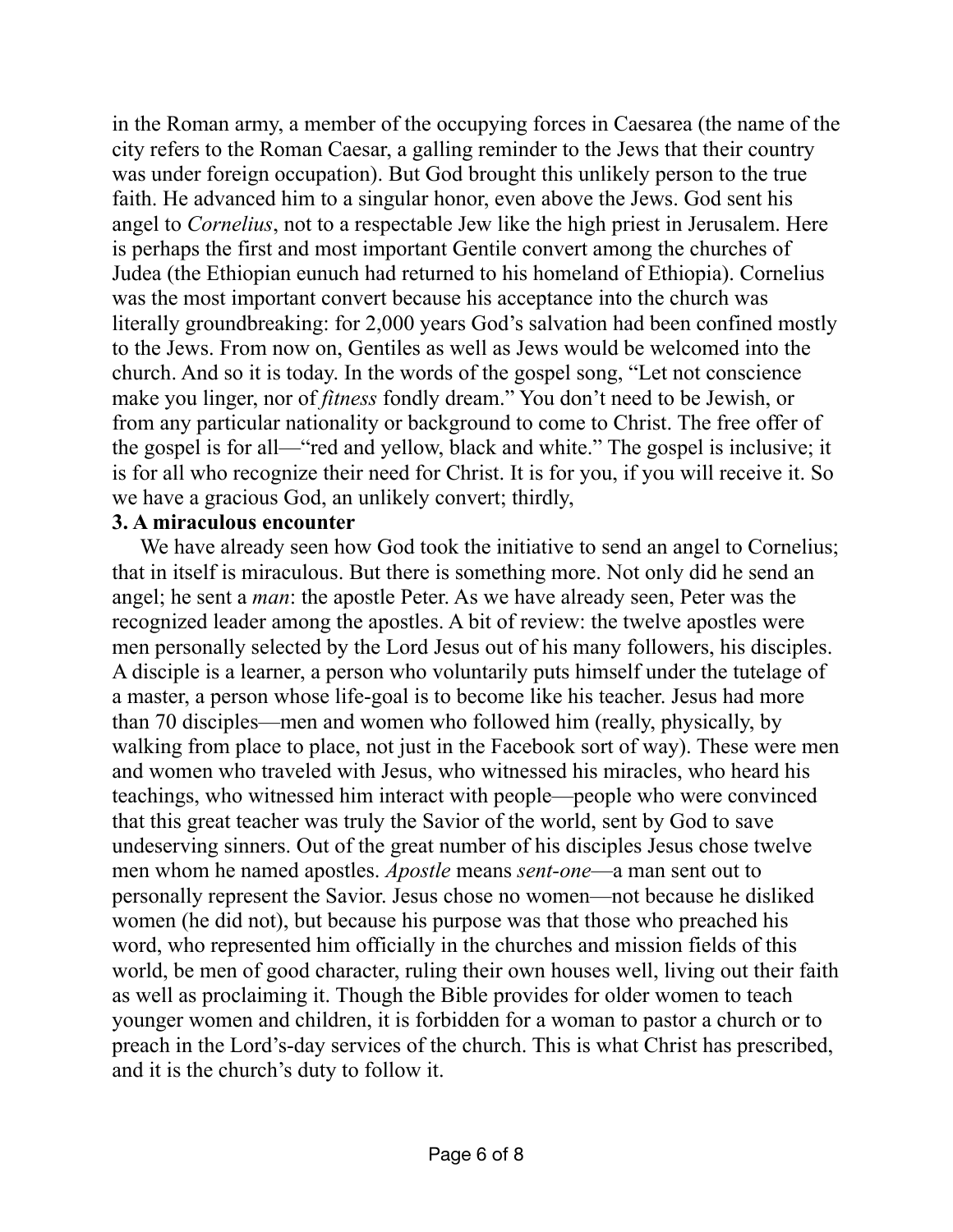So an angel comes to Cornelius in a vision. Cornelius is said to have seen it "clearly" (that is, manifestly, plainly; it was not merely some vague impression). The Spirit of God worked in Cornelius's heart and mind that he knew that the angel who spoke with him was the very messenger of Almighty God, that what he said carried weight, that he was expected to obey.

Now of course this is miraculous. This is the way God often worked in Bible days, before the New Testament came to be. Nowadays, the preacher's authority lies in the written word: "Thus saith the Lord." The preacher can tell people, "This is what the Lord says, this is what the Lord God of heaven requires of you," if his message is either expressly taught in Scripture or properly deduced from Scripture. If as your minister I can demonstrate that my message is the express teaching of the Holy Bible or by logical deduction *deduced* from the Bible, then my message is the word of God, and you are required to receive it. But in the present case the angelic messenger delivered the Lord's message to Cornelius directly, and he was expected to act upon it. When the angel appeared to Cornelius, he was afraid after all, this was a divine messenger. This wasn't like some television commercial that you can pay attention to or put on mute, at your discretion. In Cornelius's case, this was the word of the living God.

Cornelius's response was the correct one: "What is it, Lord?" This is a good question for you to ask as you read and pray over the Scriptures: "What is it, Lord? What do you want me to do?"

The other day I read a review of a small new book, *7 Big Questions Your Life Depends On*. The author identifies four fundamental questions from Genesis: "Did God really say?" "Where are you?" "Where is the lamb?" "Am I in the place of God?" To these he adds three questions from the gospels: "Where is the baby born to be King of the Jews?" "Do you want to be healed?" "Why are you looking among the dead for one who is alive?"—great questions all!

In the present case the angelic messenger appears to Cornelius. Cornelius answers him, and he is told, "Send men to Joppa, and send for Simon whose surname is Peter. He is lodging with Simon, a tanner, whose house is by the sea." On the face of it, this is a strange request. Here is Cornelius, a soldier serving the most powerful ruler on earth, told to send for a man named Peter. The angel doesn't mention Peter's credentials, he just says, "send for Simon who is called Peter." And then a most curious detail: this Peter is temporarily staying in the home of a tanner. What is a tanner? A person who tans animal hides, that is, converts animal skins into leather by treating them with chemicals such as tannic acid. Simon the tanner no doubt had animal carcasses lying around in various stages of preparation, for his home doubtless served as his workplace. Why would an important guy like Cornelius want to go to the home of a lowly tanner? What would he need there?